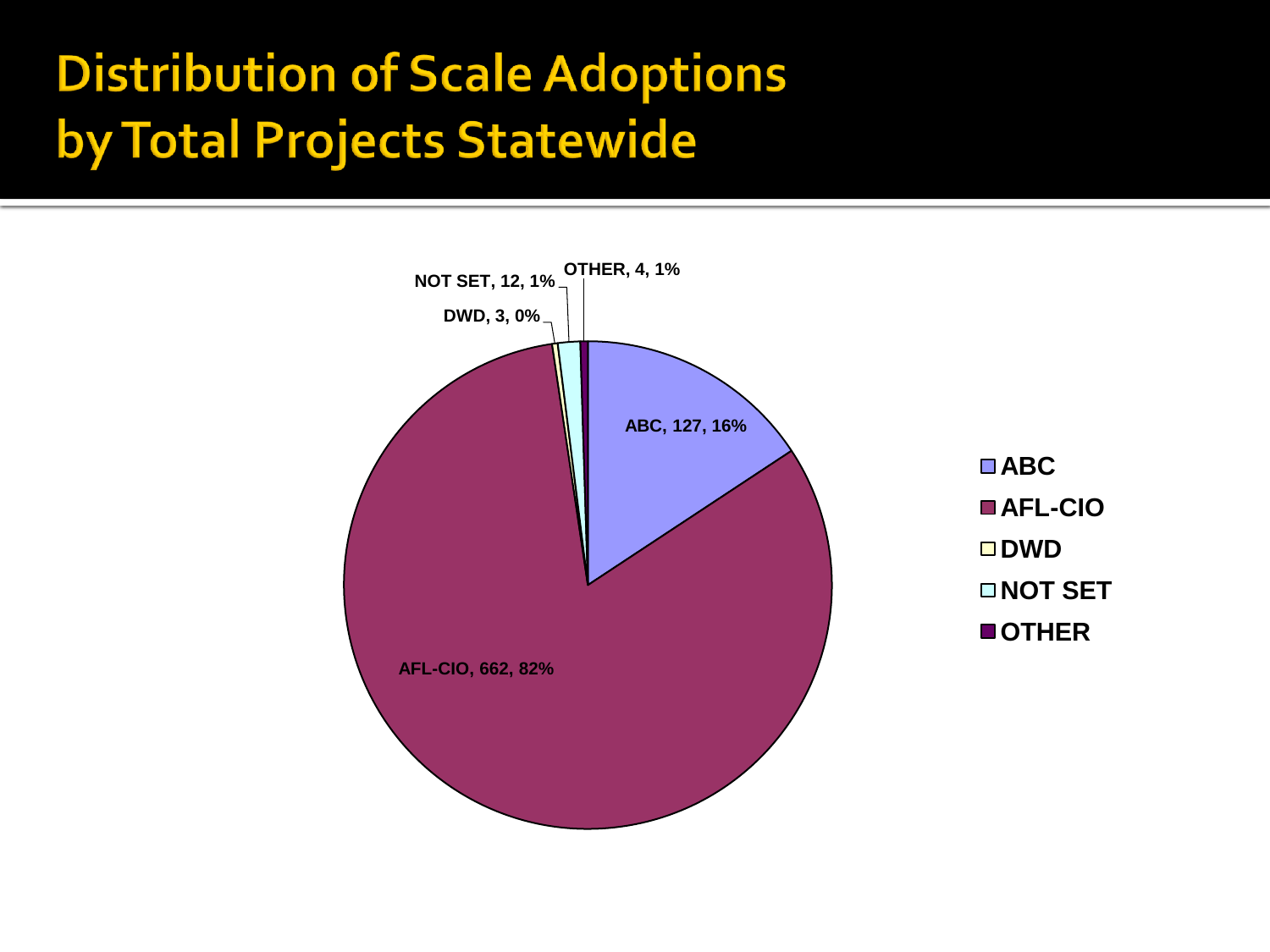# **Executive Summary**

- 808 Wage Scales were adopted in 343 hearings statewide from 1/1/10 to 6/30/10
- **Hearings were conducted in 76 of** Indiana's 92 Counties.
- **The following counties adopted the** highest number of scales:

Marion: 110 scales Hamilton: 93 scales Lake: 57 scales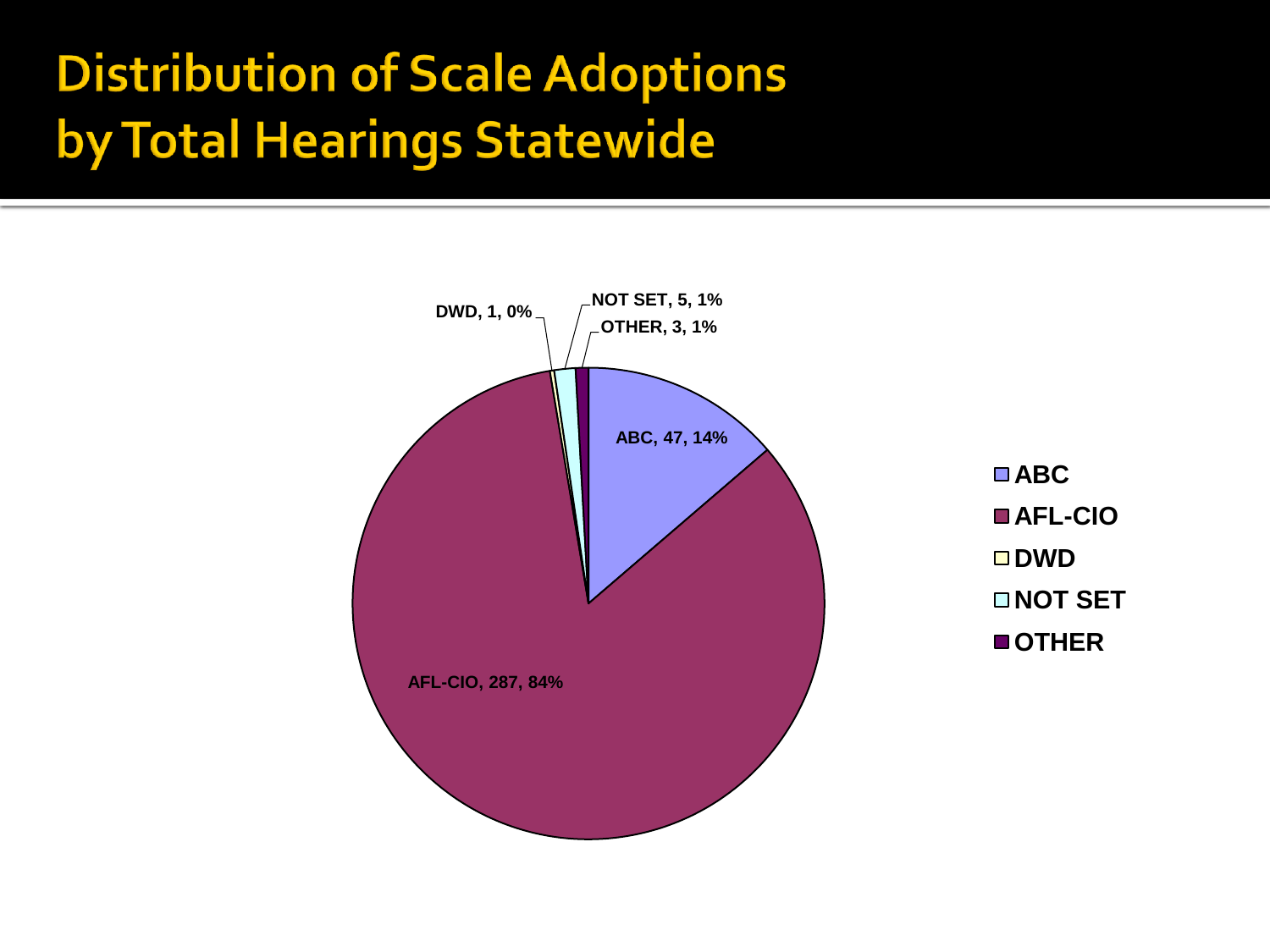## **Executive Summary (Continued)**

- **The following counties had the highest number of** separate hearings:
	- Lake: 36 hearings
	- **Marion: 28 hearings**
	- **Allen: 16 hearings**
- **Marion County had the highest number of hearings on** separate days, holding hearings on 16 separate days in six months.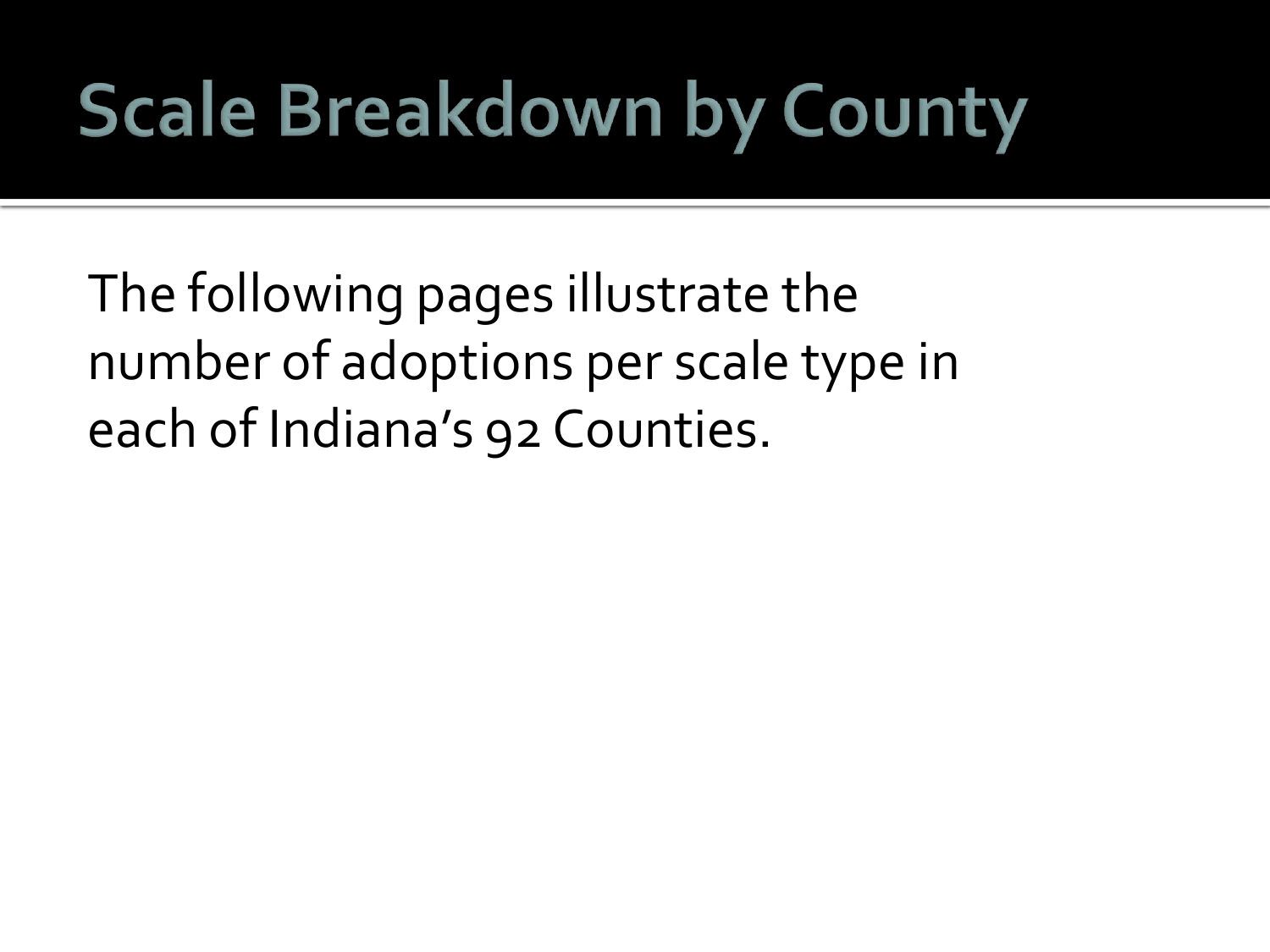# **Executive Summary (AFL-CIO/ABC)**

- The AFL-CIO Scale was presented for 758 projects and adopted 662 times (81.93% of total projects)
- The AFL-CIO Scale was presented for 330 hearings and adopted 287 times (83.67% of total hearings)
- The Associated Builders and Contractors (ABC) Scale was presented for 138 projects and adopted 127 times (15.72% of total projects)
- The ABC Scale was presented in 56 hearings and adopted  $47$  times  $(13.7\%$  of total hearings)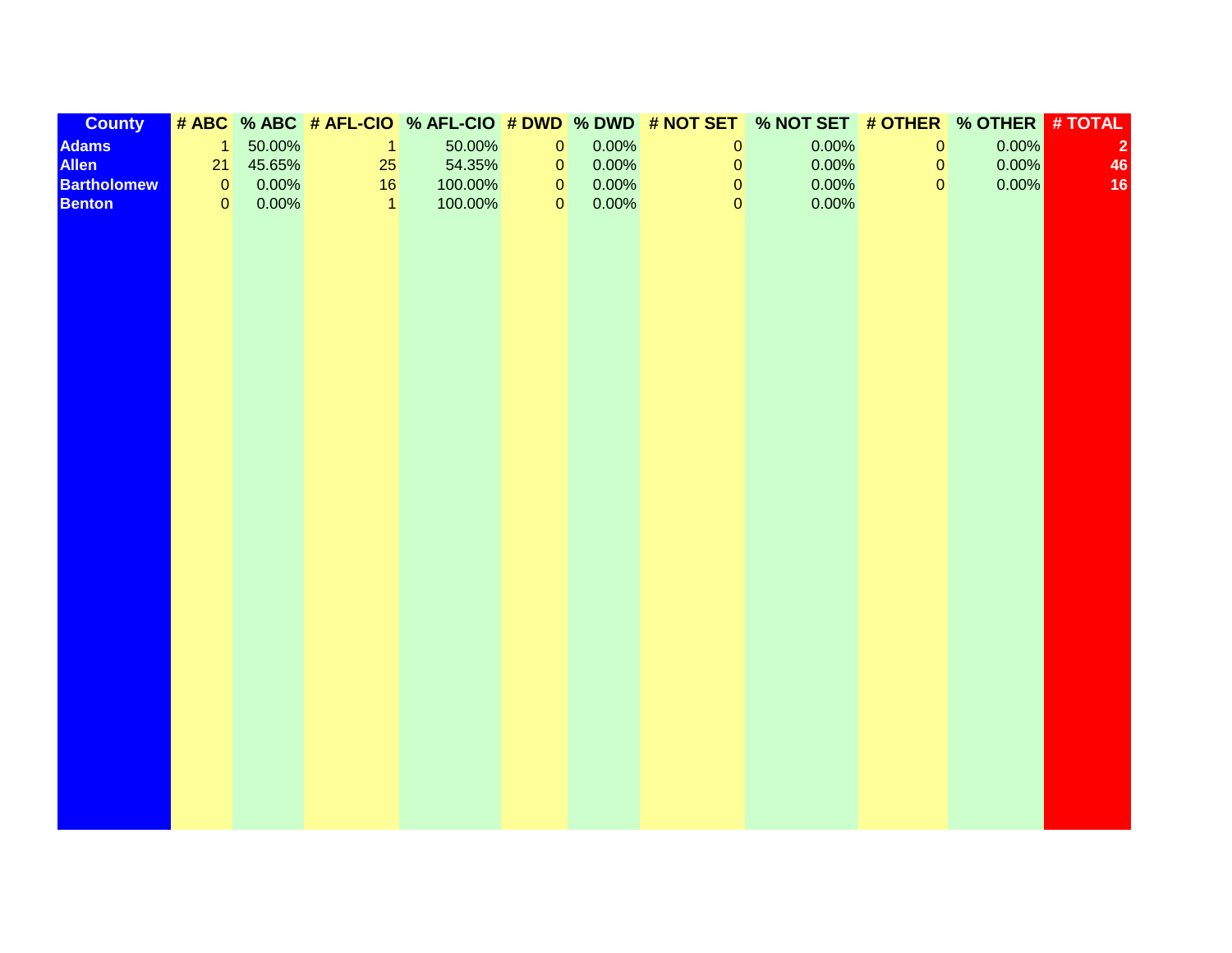### **Executive Summary (DWD & "OTHER")**

■ The Department of Workforce Development (DWD) Scale\* was adopted for 3 projects  $(.37\%$  of total projects) in 1 hearing  $(.29\%$  of total hearings)

**• "Other" scales were adopted for 4 projects** (.50% of total projects) in 3 hearings (.87% of total hearings)

\*Beginning May, 2010, the Department of Workforce Development began issuing wage reports rather than wage scales. These reports are not considered adoptable under the Common Construction Wage Act.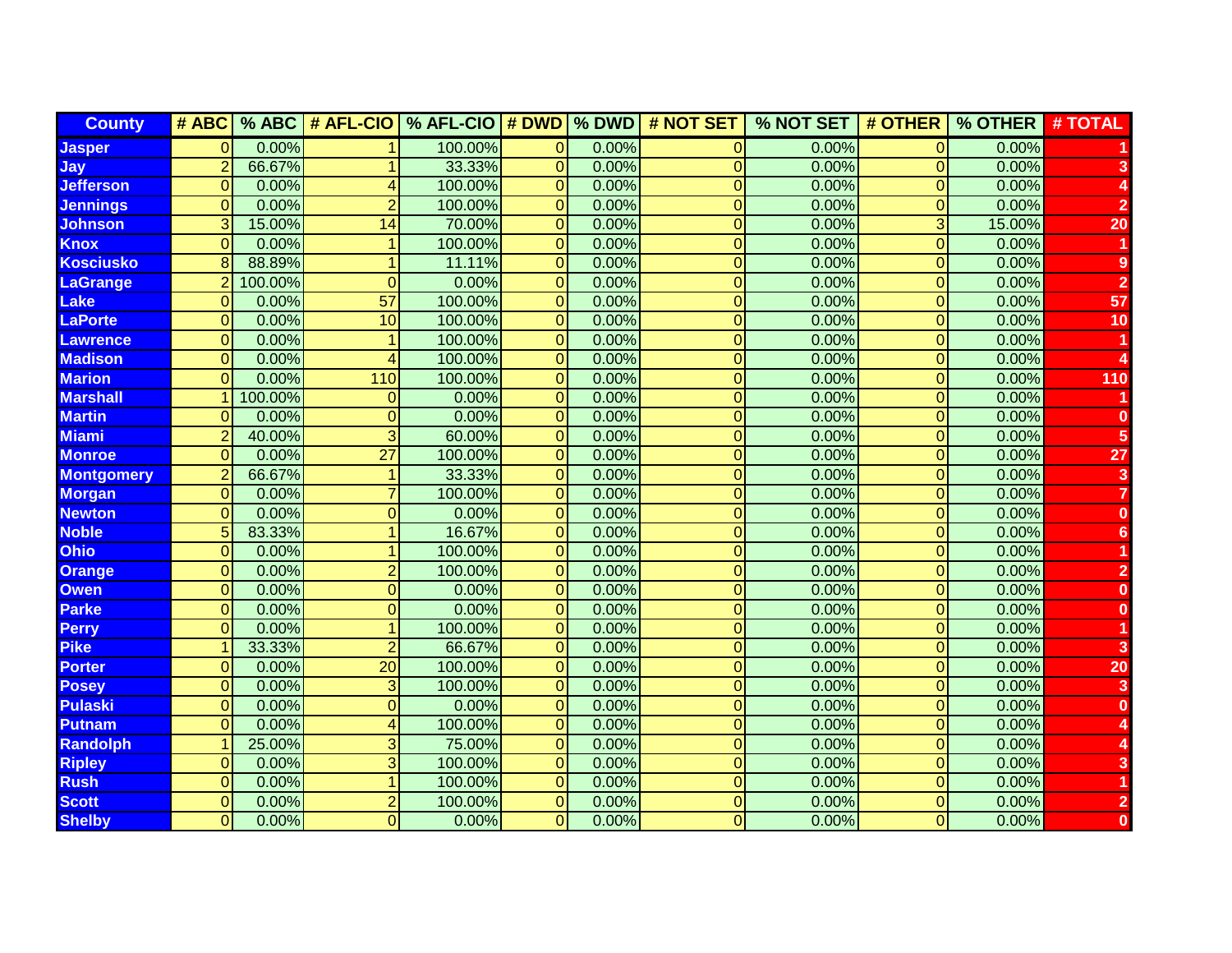#### **Distribution of Scale Adoptions** by Total Projects Statewide

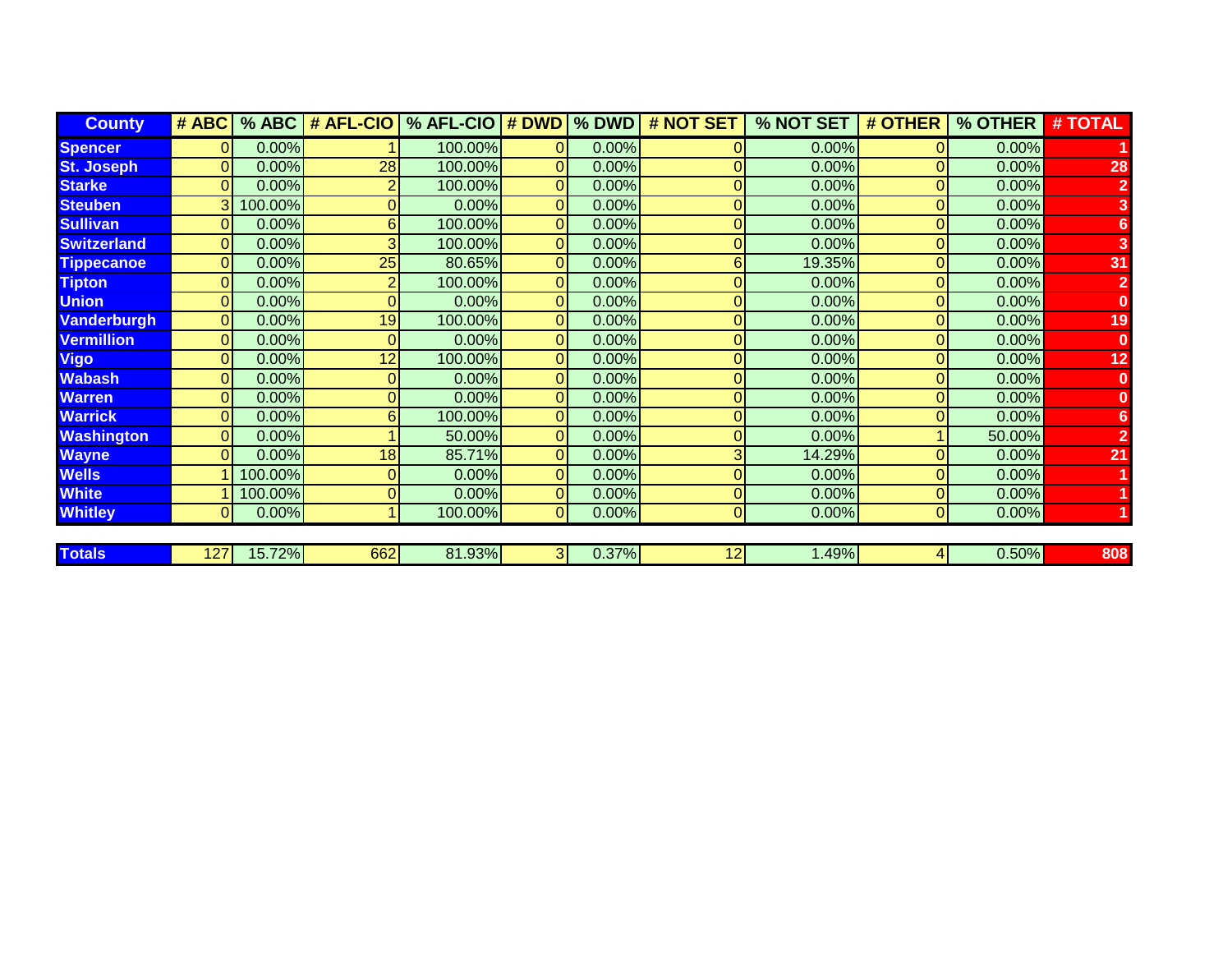#### **Distribution of Scale Adoptions** by Total Hearings Statewide



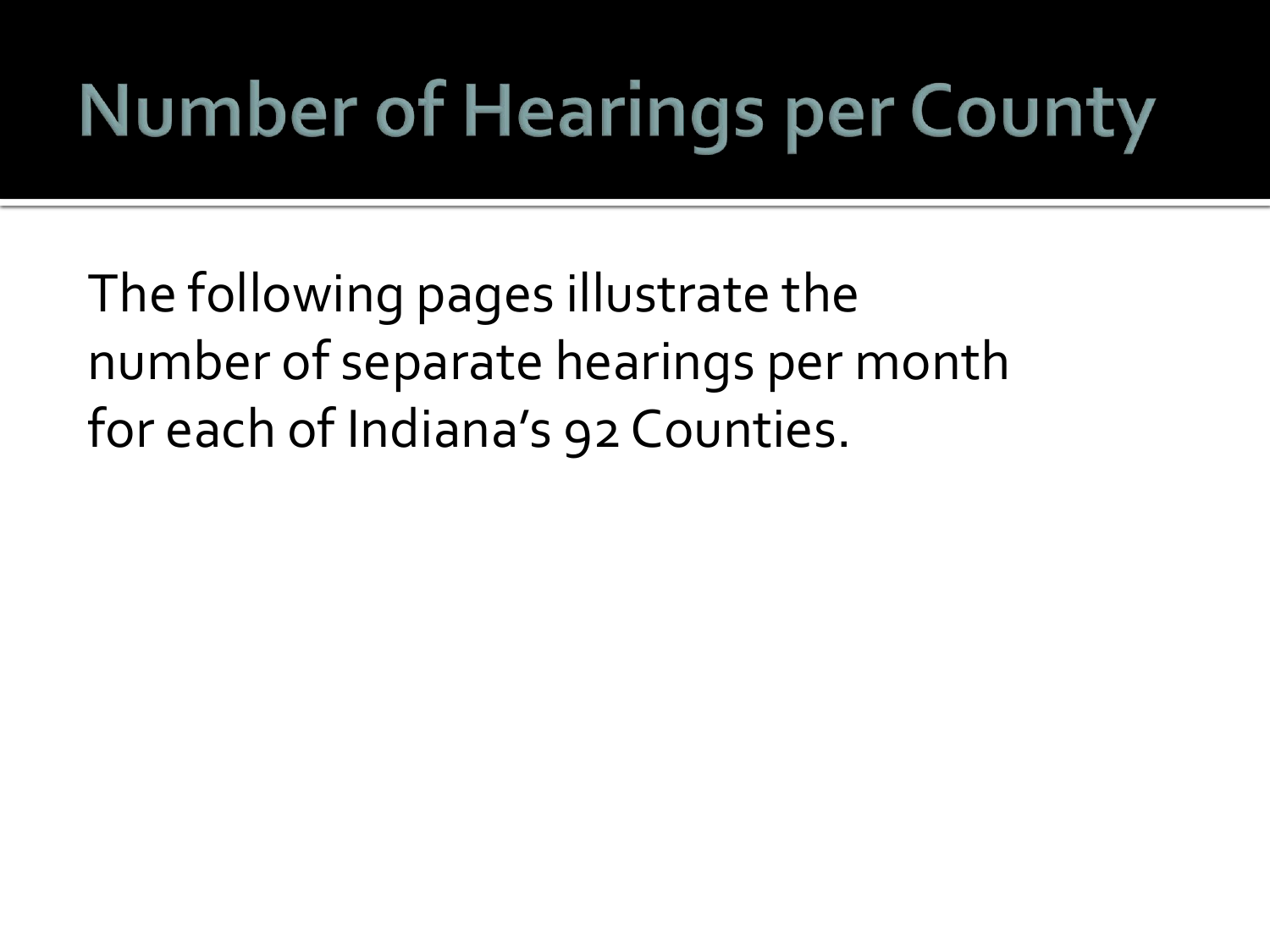# **Scale Breakdown by County**

The following pages illustrate the number of adoptions per scale type in each of Indiana's 92 Counties.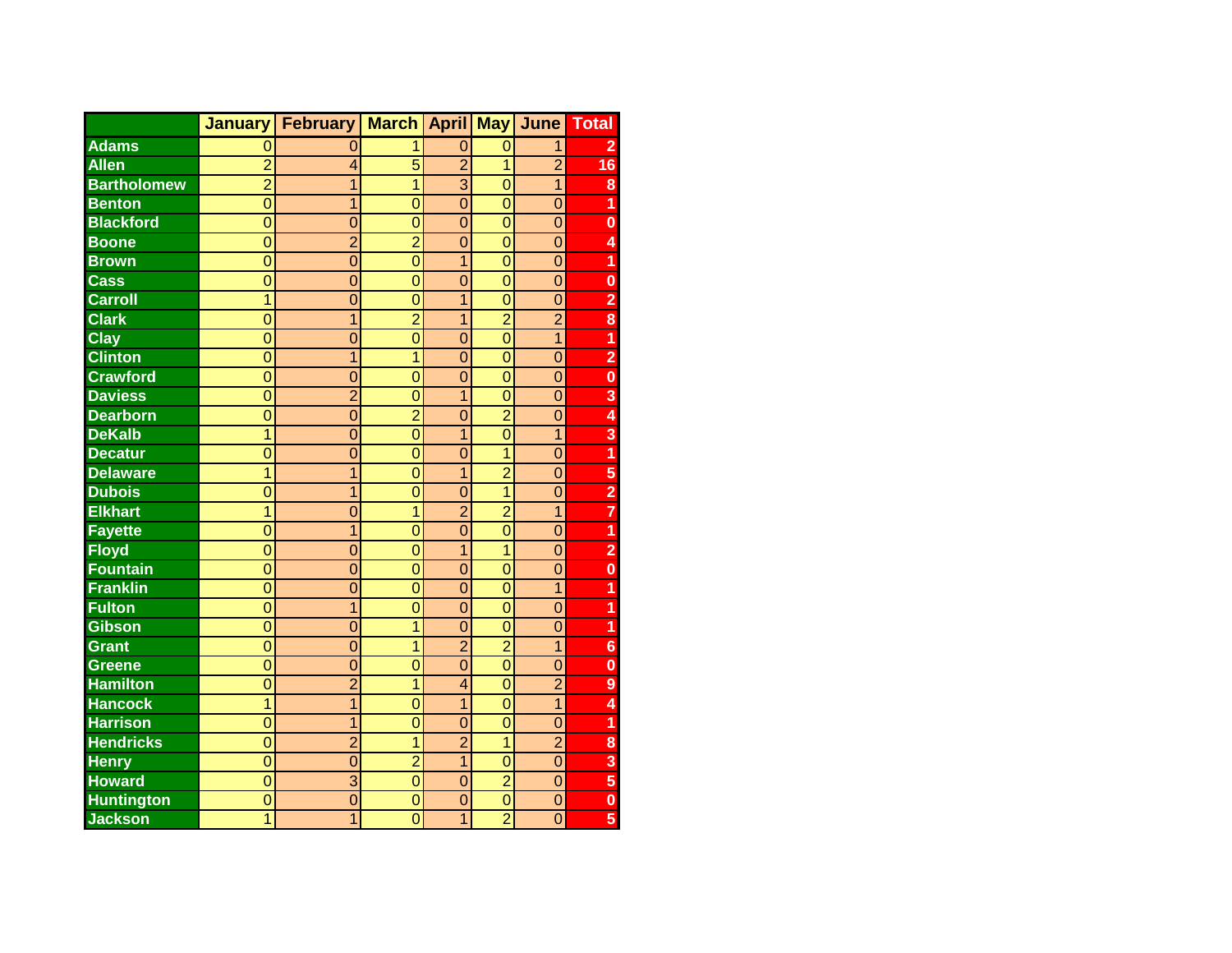# **Number of Hearings per County**

The following pages illustrate the number of separate hearings per month for each of Indiana's 92 Counties.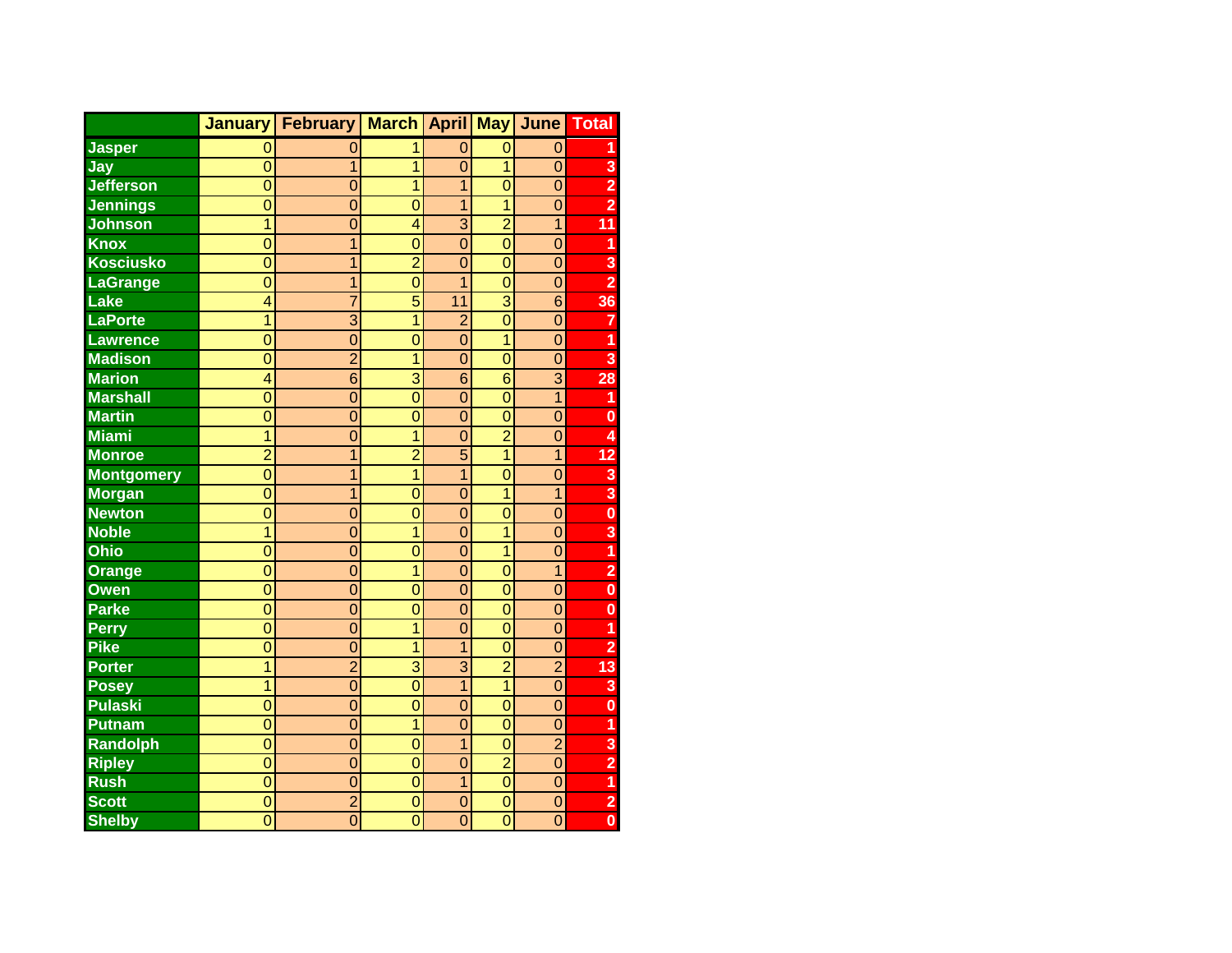# **Number of Projects per County**

The following pages illustrate the number of projects adopted per month for each of Indiana's 92 Counties.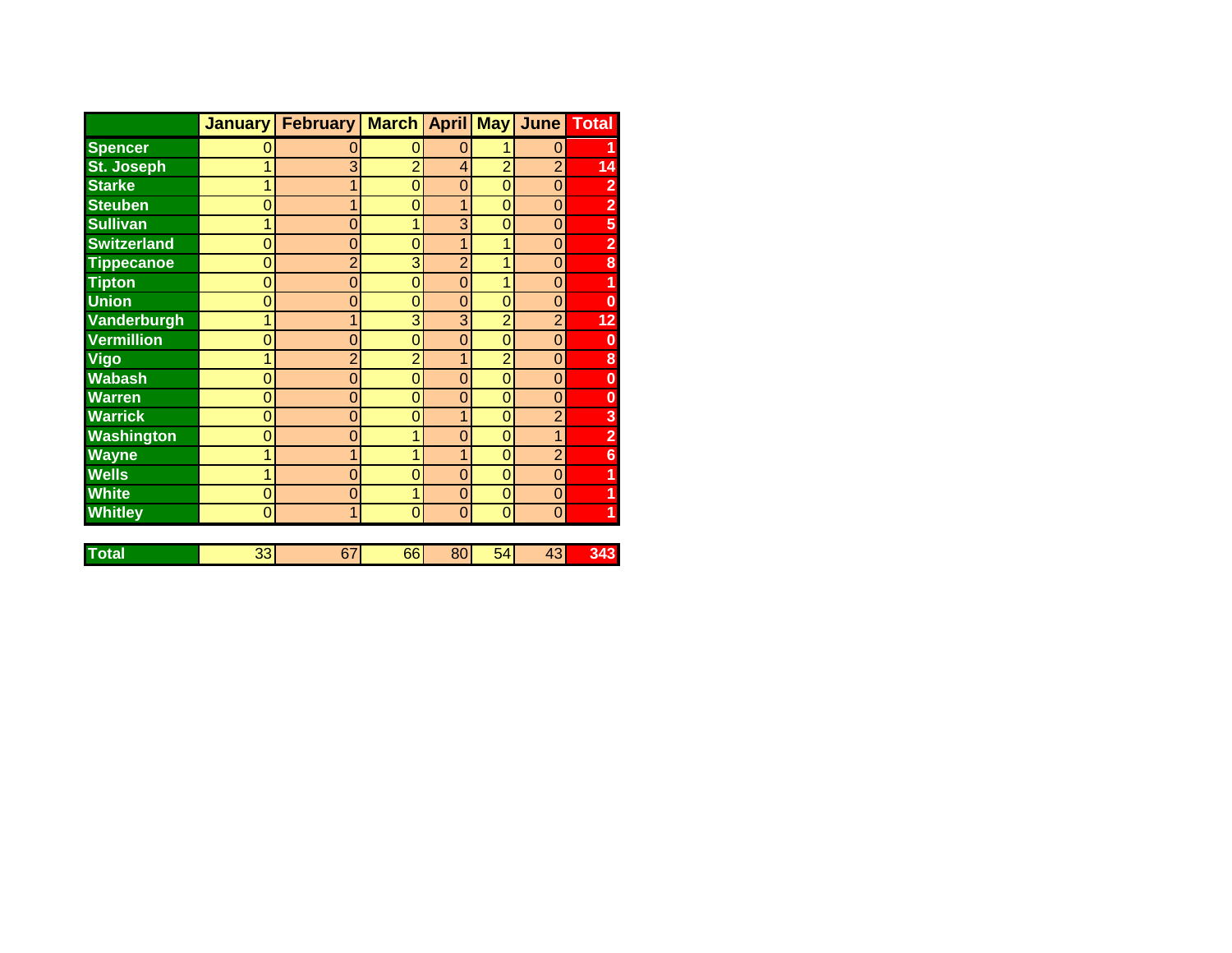# **Voting Totals**

The following tables illustrate the voting habits of committee members per project and per hearing statewide.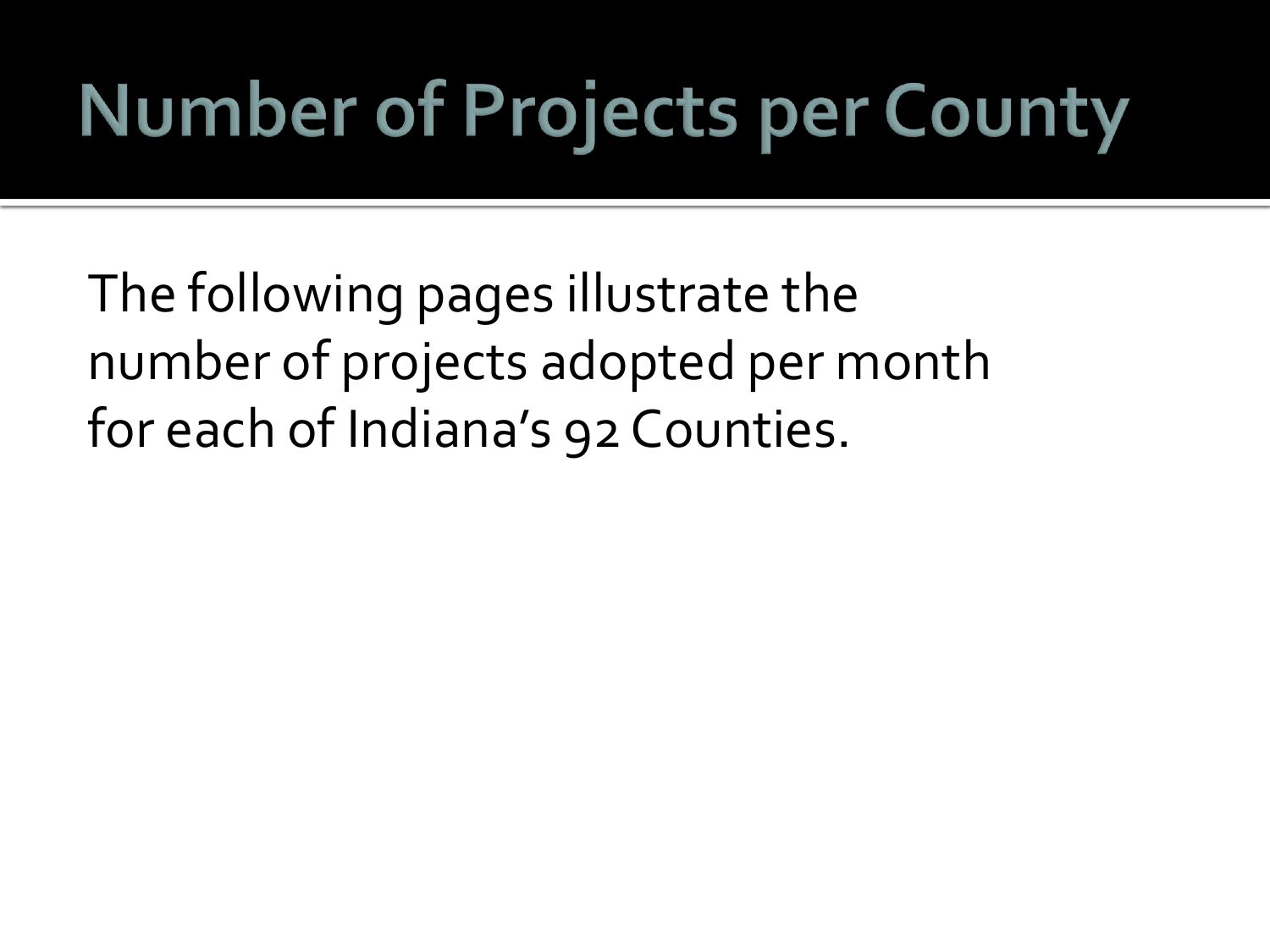# **Votes by Committee Member**

#### **Votes by Committee Member per Project**

|                        | # ABC | # AFL-CIO | # DWD | # NOT SET       | # OTHER | # ABSTAIN | # OPPOSED | # TOTAL VOTES |
|------------------------|-------|-----------|-------|-----------------|---------|-----------|-----------|---------------|
| <b>Gov Rep</b>         |       |           |       | 12 <sub>1</sub> |         | 390       |           | 20            |
| <b>AFL-CIO Rep</b>     |       | 637       |       |                 |         | 10        | 107       | 748           |
| <b>Awarding Agency</b> | 115   | 541       |       | 12              |         |           |           | 673           |
| <b>Awarding Tax</b>    | 123   | 597       |       |                 |         | 14 I      |           | 736           |
| <b>County Leg. Tax</b> | 117   | 536       |       | 10 <sub>1</sub> |         |           | 21        | 691           |

#### **Votes by Committee Member per Hearing**

|                        | # ABC | # AFL-CIO | # DWD | # NOT SET | # OTHER | # ABSTAIN | # OPPOSED | # TOTAL VOTES |
|------------------------|-------|-----------|-------|-----------|---------|-----------|-----------|---------------|
| <b>Gov Rep</b>         |       |           |       |           |         | 185       |           |               |
| <b>AFL-CIO Rep</b>     |       | 281       |       |           |         |           | 43        | 326           |
| <b>Awarding Agency</b> | 44    | 254       |       |           |         |           |           | 307           |
| <b>Awarding Tax</b>    | 46    | 252       |       |           |         |           |           | 306           |
| <b>County Leg. Tax</b> | 43    | 222       |       |           |         |           |           | 281           |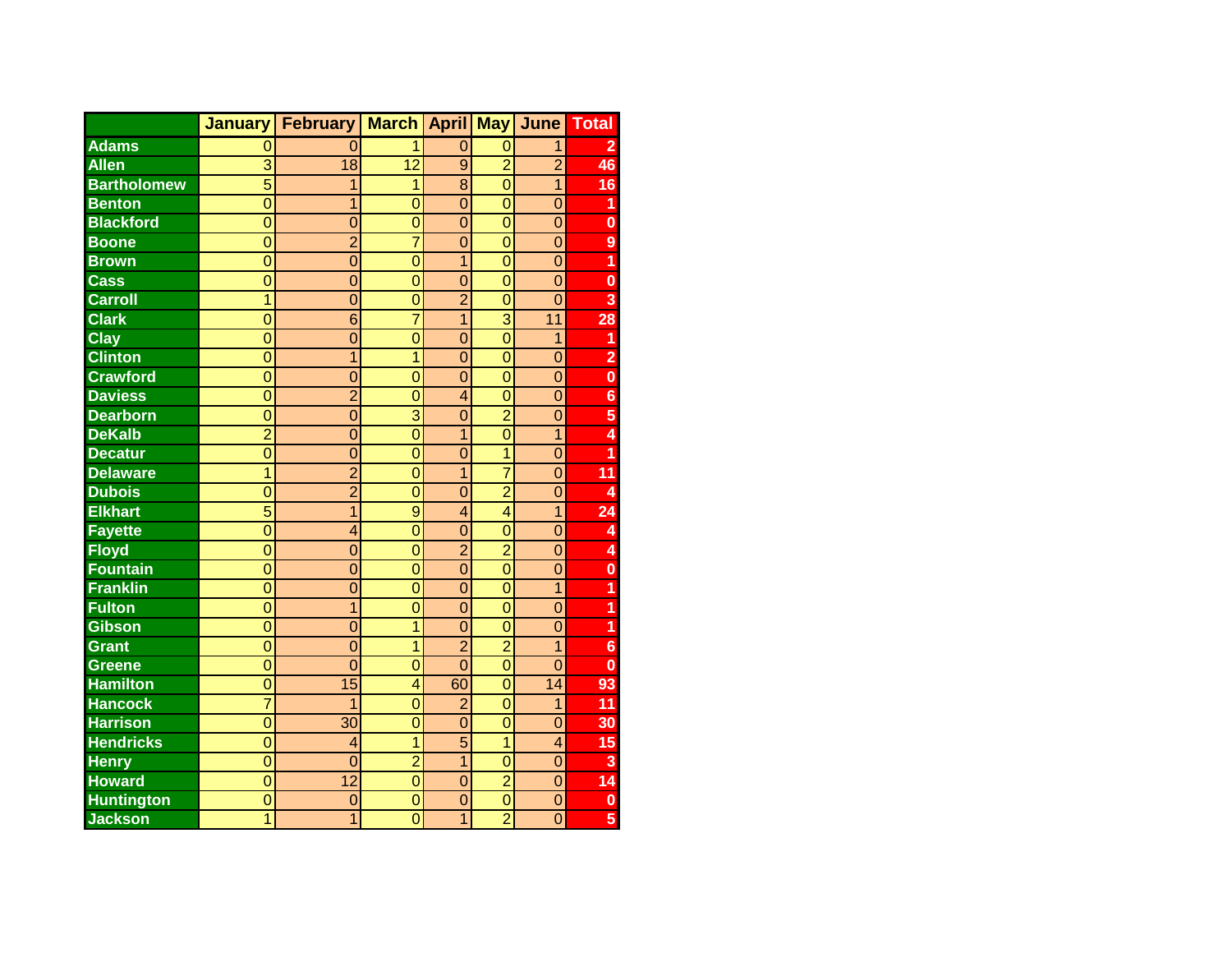### **Attendance**

- The Governor's Representative was present for 50.74% (410) of the 808 total projects and 56.27% (153) of the 343 total hearings
- The AFL-CIO Representative was present for 93.81% (758) of the total projects and 96.21% (330) of the total hearings
- The Awarding Agency was present for 83.91% (678) of the total projects and 90.09% (309) of the total hearings